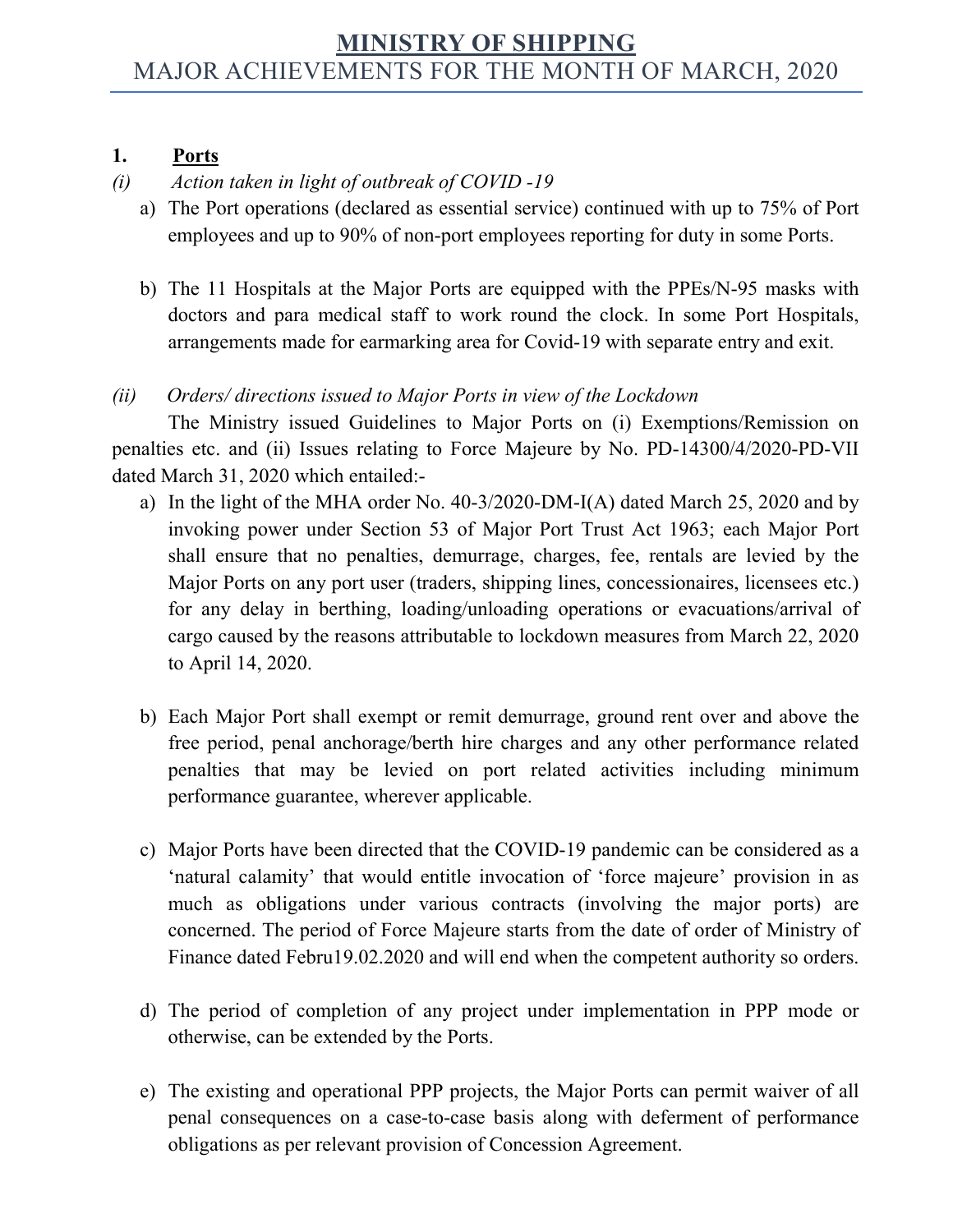#### *(iii) Traffic at Major Ports*

 The Major Ports have handled total traffic of 704.63 MMT in 2019-20, as compared to 699.110 MMT in 2018-19, registering a growth of 0.82%. The total no. of vessels handled at Major Ports in 2019-20 was 20,837, as compared to 20,853 in 2018-19 registering a slight decline of 0.08%.

### **2. Shipping**

## *Directorate General of Shipping*

In the wake of COVID-19 pandemic, DG(Shipping) has taken the following proactive steps to ensure smooth running of shipping and port operations, ease the hardships and follow the restrictions imposed during the Lockdown.

- *(i) Seafarers*
	- a) The Directorate prepared a guidance document for shipping industry to help combat the spread of the Coronavirus. The document contains advice on managing port entry restrictions, practical protective measures against COVID-19 for seafarers, preboarding screening, and education and what to do in suspected cases of infection, hygiene measures for seafarers on ships, managing high risk exposure, case handling, isolation and cleaning, disinfection and waste Management etc.
	- b) Seafarer training and examination have been postponed.
	- c) It is ensured in co–ordination with e-governance team and other officers of the Directorate including Shipping Master's that every issue/ request received from seafarers/ RPSLs with regards to e-migrate/ updation of new vessels/ passport details etc. of the seafarers is responded/addressed and updated in the DG(S) database to ensure smooth sign-on/ sign-off of the seafarers.
	- d) The validity of those Continuous Discharge Certificates which are expiring during February 01, 2020 to October 01, 2020, is extended for a period of 6 months, vide DGS of 10 of 2020 dated April 13, 2020.
	- e) Payment of monthly subscription of Provident Fund of seafarer has been made online through RTGS/NEFT vide DG Shipping Circular 15 of 2020 dated April 13, 2020.
	- f) The Certificates of Competency (COCs), Certificates of Proficiency (COPs) and Certificates of Efficiency (COEs) of seafarer currently sailing on Indian vessels and foreign vessels which are about to expire stand extended for a period of one month or till they sign off whichever is earlier.

### *(ii) Waivers for Importers and exporters*

 In order to ensure that the EXIM trade does not suffer due to certain unavoidable delays in loading and discharge of cargo due to the lockdown;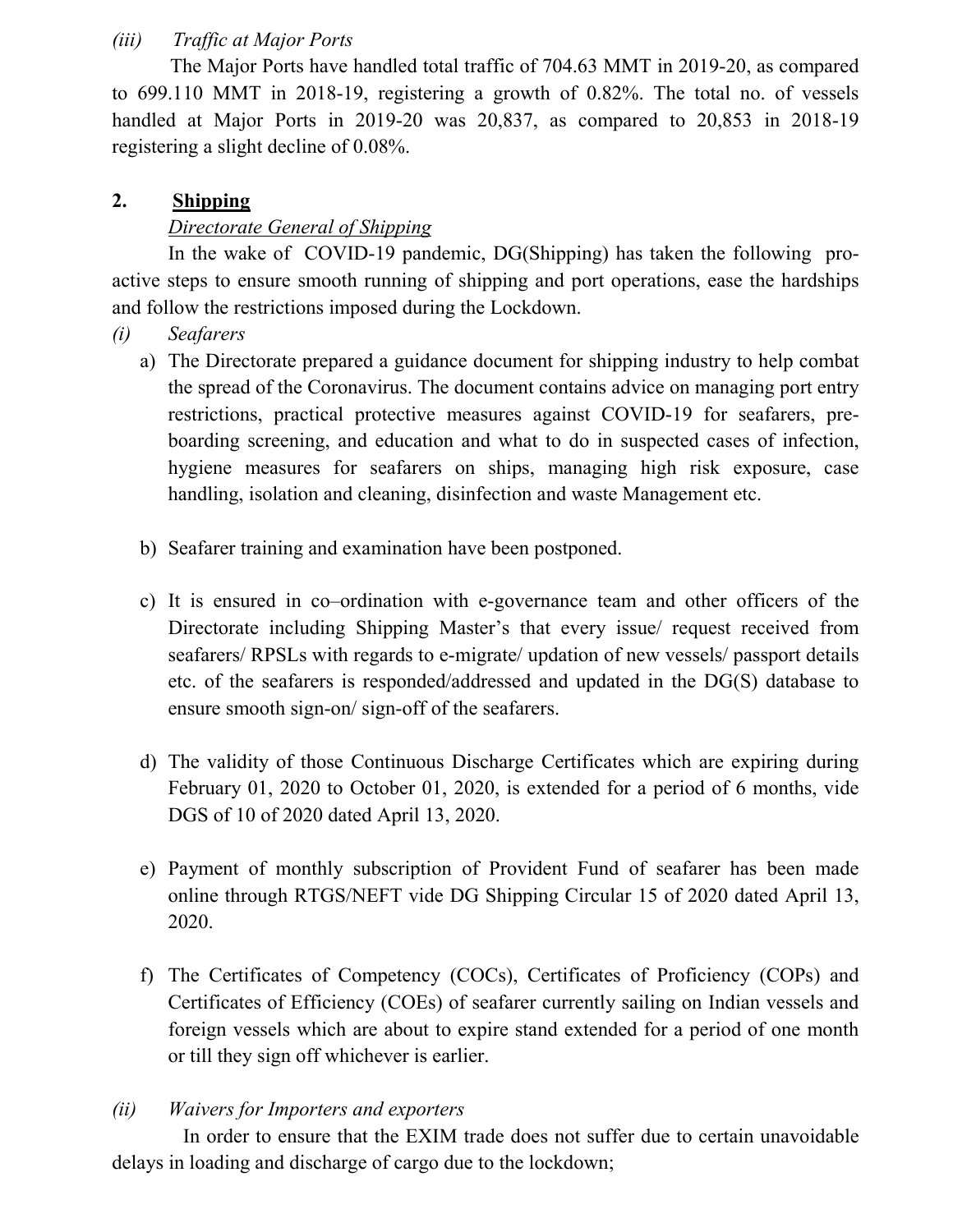- a) The Shipping lines have been advised to not impose any container detention charge on export and import shipments of containerized cargo for the period from March 22, 2020 to April 14, 2020 (both days inclusive) over and above free time arrangement that is currently agreed and availed as part of any negotiated contractual terms. During this period, the shipping lines are also advised not impose any new or additional charge.
- b) In order to grant relief to the Indian EXIM trade the Shipping companies and carriers have been advised by DGS order No 8 to not charge any demurrage, ground rent beyond free period, storage charges in the port, additional anchorage charges, berth hire charge, or vessel demurrage or any other penal charge on cargo owners/ consignees of non-containerized cargo (i.e. bulk, break bulk and liquid cargo) for the period March 22, 2020 to April 14,2020 (both days inclusive) due to delay in evacuation of cargo by reasons attributable to lockdown measures since March 22, 2020.

## *(iii) Relief to Shipping Companies*

- a) Since all DGS approved Training Institutes have been closed down and the seafarers on board ships have not been able to sign off on completion of their contract, many of the CoC/CoE/CoP of seafarers on board or for those kept in reserve as replacement crew, have lapsed or are likely to get lapsed. In order to keep the validity of these certificates alive, DGS has on its own extended the validity of certificates expiring up to October 31, 2020 for a period of 6 months (It means all certificates will remain valid till March 31, 2020. International Maritime Organization has been informed accordingly.
- b) Similarly, the validity of safety certificates of Indian ships is lapsing. In view of the difficulties faced by ship surveyors in carrying out the requisite safety inspections of the ships during these times, the validity of ship certificates has been extended till 31st June, 2020 subject to the Master of the Ship certifying that the ship is safe to operate.
- c) To deal with the COVID-19 pandemic, DGS has developed revised guidelines for sanitization of all ships, PPEs requirements for ship staff and pilots boarding the vessels, sanitization and PPE requirements for ship and port staff for loading and unloading of cargo at all major and minor Indian Ports, protocol for management of sick crew and dead bodies on board, protocol for sign on and sign-off of crew in emergencies etc.
- d) Due to the proactive approach of the maritime administration all Indian ships have been kept in working condition with valid certificates, are adequately manned and are engaged in carriage of goods.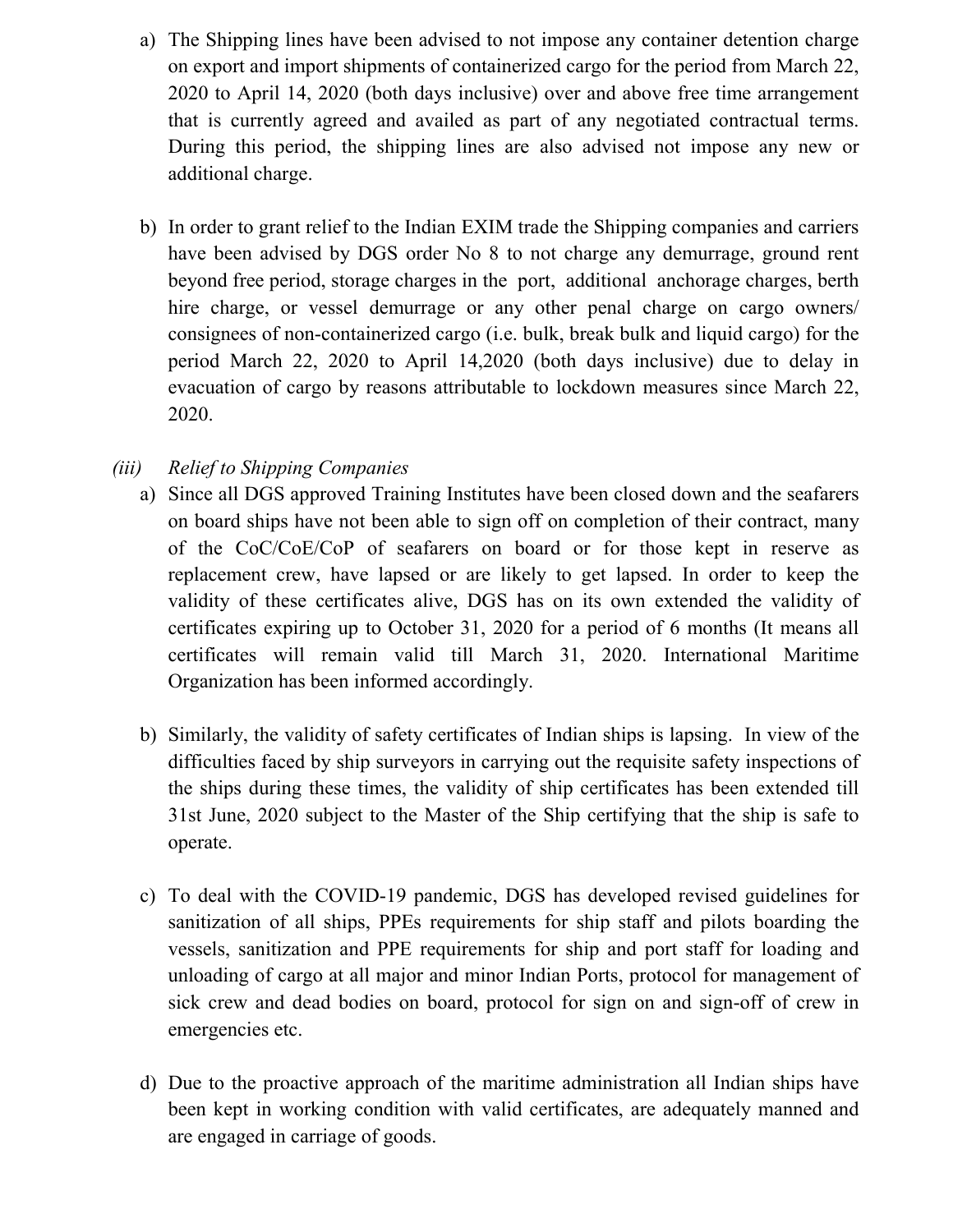- e) Exemption on safe manning documents of ships in those cases where the owner/operator of the vessel is unable to repatriate the seafarer is being considered on case to case basis. No fee will be charged for these exemptions.
- f) Extension of mandatory surveys, audits and statutory certificates for a maximum period of three months under 'force majeure', provided necessary justification submitted for approval.
- g) Classification societies are allowed to carry out necessary inspection for the purpose of dry-docking, periodical, annual, renewal surveys. In case inspection is not practicable, Classifications societies are allowed to issue extension certificate after obtaining an undertaking from the Master about satisfactory condition of the vessel.

# *(iv) Port Workers and Safety of Indians from Passengers on foreign ships visiting Indian ports*

- a) To prevent spread of COVID-19 by seafarers and ships coming to Indian ports, the DG Shipping issued Order 4 of 2020 on March 20, 2020 and imposed measures such as Masters declaration with regards to any seafarer or passenger exhibiting COVID-19 symptoms, procedure if such person is found on board a ship and mandatory 14 days quarantine of ships arriving from China and mandatory 14 days quarantine of ships which arrive to an Indian port after a direct voyage of less than 14 days from ports in countries affected by COVID-19.
- b) Safety of pilots who bring the ship to ports are ensure through mandatory donning of PPE by ship staff in contact with pilot and disinfection of all areas to be accessed by pilot.
- c) Waste delivered to port reception facilities can be a major source of COVID-19 infections. All such waste collections in ports have been stopped.

# *(v) Facilitation of operation of foreign ships chartered by Indian entities and movement of cargo by them*.

Directorate facilitated the movement of foreign ships chartered by Indian entities, for transportation of cargo on both the coasts of India to the tune of 63,43,069 MT by 48 vessels of trade. Beside 32 No. of vessels have been permitted for Offshore Work.

#### *Shipping Corporation of India*

The impact of the lockdown imposed to contain the COVID-19 was dealt with in accordance with the Business Continuity Plan (BCP) prepared by SCI. This included close monitoring of situation on board all owned and manned vessels by the Fleet & Operations Dept. to facilitate unhindered operations, constant communication between HODs/Group Heads/Operating Officers to ensure seamless functioning at the back office, ensure availability of essential items on-board our vessels, and work from home (WFH)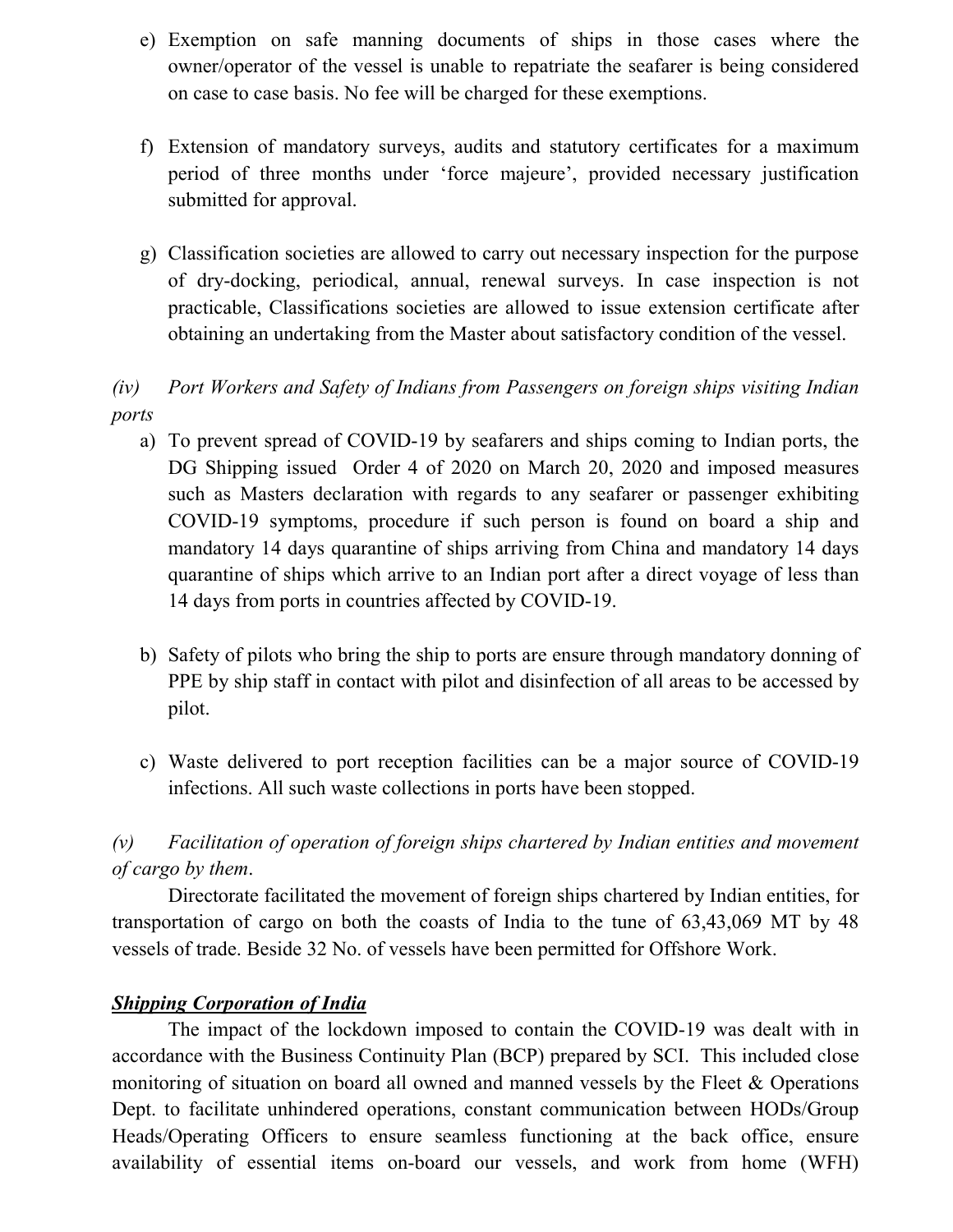implemented by facilitating SCI Users (including Finance, for unhindered payment to the vendors) to function through remote access.

# *Cochin Shipyard Limited*

Cochin Shipyard Limited has been under lock down since March 21, 2020 until further orders and except essential areas like electrical systems, water supply, fire and emergency staff, all other operations were stopped. Prior to lock down CSL had taken measures to prevent spread of Covid-19 infection in accordance with various orders issued by Ministry of Health and Family Welfare, GOI. Payment of wages and protection of employment has been complied by CSL. CSL subcontractors were directed to follow the same and to take care of accommodation, food and health care of workers from other states under their employment. All ship building operations and ship repair operations have been put on hold. Officers and staff have been asked to work from home, accessing SAP through VPN. Payments to suppliers, contractors and CSL employees and some of the banking operations were handled accordingly. CSL is conducting Video conferencing /tele conferencing to interact with top management and officers regularly.

### **3. Inland Water Transport**

(i) Under the Jal Marg Vikas project to augment the navigation capacity of NW-1 (Ganga), construction at two major sub projects viz. Multimodal terminal at Haldia and the new lock gate at Farakka was in progress. As part of the measures for containment of COVID – 19, the construction work at these two projects was stopped by the IWAI by invoking the Force Majeure clause.

(ii) Cargo is transported from India to Bangladesh and North Eastern Regions of India through Indo Bangladesh Protocol (IBP) route and vice-versa. Due to the outbreak of COVID-19, IWAI has suspended the inward permission for the Bangladesh vessels plying on IBP route w.e.f. March 23, 2020.

(iii) 1755 Metric Ton of thermal coal transported by MV Ram Prasdad Bismil with dumb barges Kalpana Chawla and APJ Abdul Kalam carrying coking coal 502 MT & 1253 MT respectively from Haldia Dock Complex to Assam during March 2020 through the IBP route . These vessels have reached Chelakhura (5 km U/s Dhubri) & anchored on March 31, 2020. Dhubri District Medical staff has completed medical examination, no positive case found. Both vessels put under quarantine for 14 days.

(iv) IWAI had placed an order on Cochin Shipyard Ltd. for construction of 8 nos Ro-Pax Vessels for NW-1 & NW-2. Each of these vessels can carry 200 passengers, 2 trucks and 6 cars at a time. These vessels have been taken over by IWAI from the CSL yard and have moved to Kolkata (via the sea route). The registration process for the Ro-Ro vessels shall be taken up by IWAI Kolkata office after the completion of Lockdown period.

(v) The total cargo movement on NW 1 (Ganga) during FY 2019-20 is 9 Million ton (approx.) as compared to 6.79 Million Ton in FY 2018-19, registering an increase of 32%.